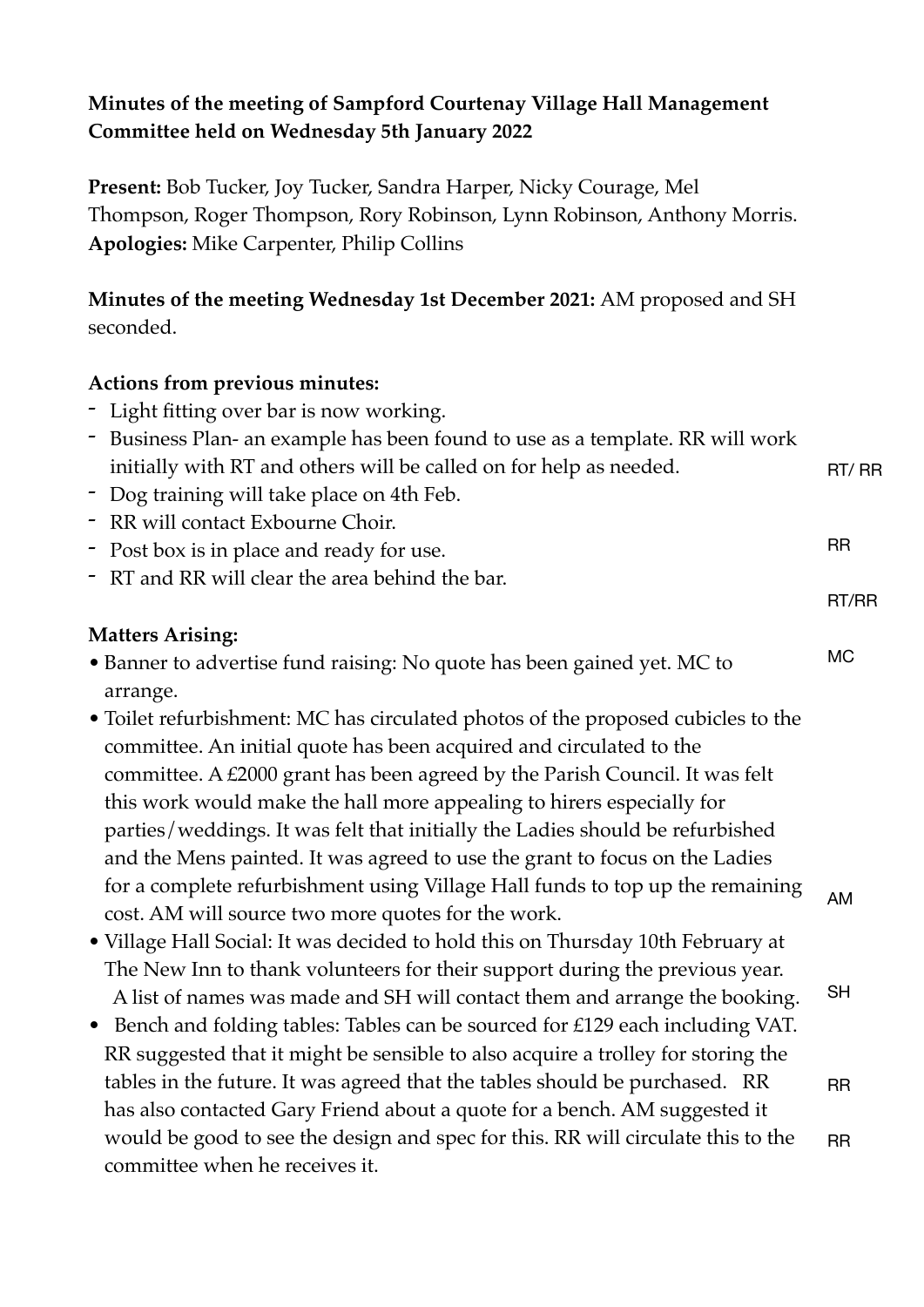### **Records and Administration:**

- **Maintenance schedule:** The letter box has been fitted.
- **Review Accident Book:** No entries.

#### **Project Management:**

- **• Roof:** no significant update to report.
- **• Toilet refurbishment:** see matters arising.

#### **Officers reports:**

| • Finance: Christmas Cheer games, refreshments etc: | £360.09 |
|-----------------------------------------------------|---------|
| Santa visits:                                       | £200.00 |
| Games Afternoon:                                    | £24.00  |
| Donation:                                           | £20.00  |
| Calendars:                                          | £175.50 |

It was agreed that RR and LR will take over the banking until a new Treasurer can be found. RR suggested that payment by card will be easiest at events in the mean time. RR will liaise with MW.

**• Bookings:** - Curry Night 21st Jan has been well advertised.

- Come and Chat 15th Jan- Energy Talk has been confirmed.

 - Allied Pharmacies are waiting to hear from the NHS but initial talks indicate they would use the small hall and kitchen for 3-4 days from 9am to 6pm for several weeks/ months. RT suggested this would be a great community resource.

- JT asked to waive the fee for the Parish Councils Broadband meeting as it was very short and partially for the Halls benefit. This was agreed.

- Paul Crisp will hold a talk on Friday 18th Feb at 7.30. NC will liaise with him for advertising. NC

**-** SH will talk to MW about the Dog Show.

#### **Access to internet for online schooling:**

A request was read from Councillor Morrisey about the use of the Hall internet if schools return to online teaching.

AM questioned whether the internet quality would be good enough. RT asked whether this should include other individuals working from home. It was decided more information was needed before a decision could be reached as there were implications for supervision, access to the building, DBS checks, the length of time and heating/ electric costs. In principle it was felt to be a good idea but there are many areas of concern. RT and LR will draft a response.

RR

SH